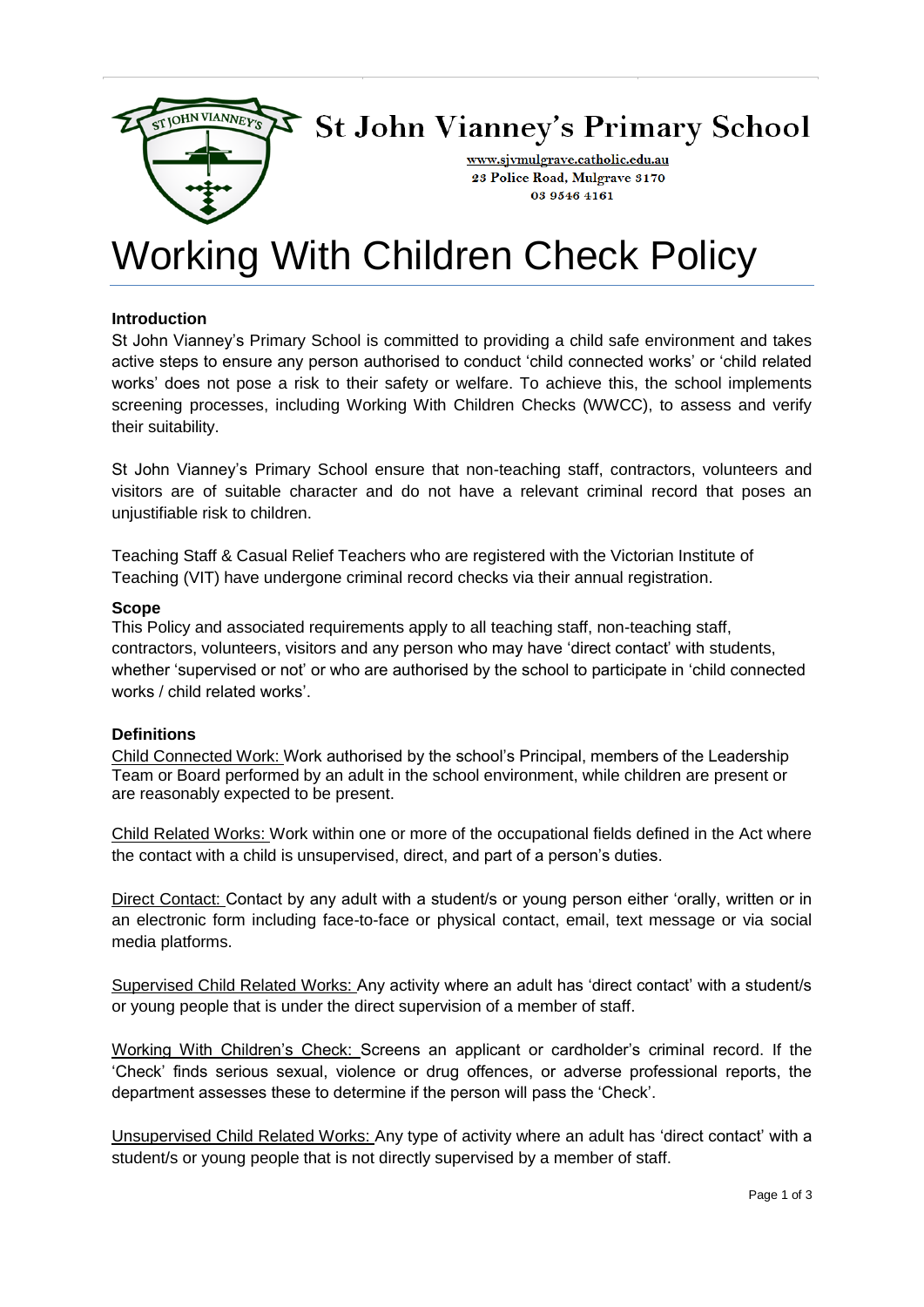| St john Vianney's Primary School | System Update: 08. 06. 2017       |
|----------------------------------|-----------------------------------|
| Version 0.2                      | Date of Next Review: 08, 06, 2021 |

# **Implementation**

Members of the school's Leadership Team will ensure that any person intending to work or participate in an activity where they may have 'direct contact' with a student/s or young people will maintain a current Working With Children's Check (WWCC) and has provided a copy of their check to the school.

*NOTE#* St John Vianney's *Primary School acknowledges exemptions that existed prior to August 1 2017 under the Victorian Government's Working With Children's Act 2005; however, now mandates that all non-teaching staff, contractors, volunteers and visitors who may in any way have 'direct contact' with* student/s or young people *maintain a current WWCC and provide a copy to the school prior to being authorised to participate in any 'child connected' or 'child related works'.*

To further support the school's commitment to providing a child safe environment and to ensure it meets its legislative requirement to do so, any adult intending to participate in any 'child connected' or 'child related works' must read the *Child Safe Commitment Statement* and sign a copy of the school's *Parent Guardian Code of Conduct*. This takes place at the beginning of the year and or at enrolment. Parents Helpers are also to sign the *Parent Helpers Workers and Volunteer Agreement*. These documents are available on the website.

To ensure the safety and wellbeing of all students and young people the school does not permit any volunteer, contractor or visitor to work alone or in isolation with them. Where practical, all activities will be conducted in groups. Where this is not possible, all activities must be undertaken in an open and visible environment, in close proximity to a member of staff.

Upon receipt of the WWCC school Administrators will ensure that the check is current, within 5 years of issue, and will enter the relevant information into the school's data base.

# **Responsibilities**

It is the responsibility of non-teaching staff, contractors, volunteers and visitors to:

- » Apply for and receive a WWCC prior to expressing an interest to participate in 'child connected works'. The school will provide guidance on how to apply for a WWCC to all new parents & staff members to the school;
- » Provide St John Vianney's Primary School with the successful WWCC card prior to commencement;
- » Have St John Vianney's Primary School listed in the 'Details of Organisation';
- » Notify the principal immediately if there has been a change in circumstances, ie…, if they have been charged or found guilty of a relevant offence or if their WWCC has been suspended;
- » Apply for a new WWCC before their card expires.

# **Employee & Volunteer WWCC**

Non-Teaching Staff & Contractors are required to maintain an 'Employee WWCC'. The reimbursement of fees incurred by individuals required to apply for an 'Employee WWCC' will be at the discretion of the school Principal.

Page 2 of 3 Volunteers and Visitors are required to maintain a 'Volunteer WWCC'. These checks are free of